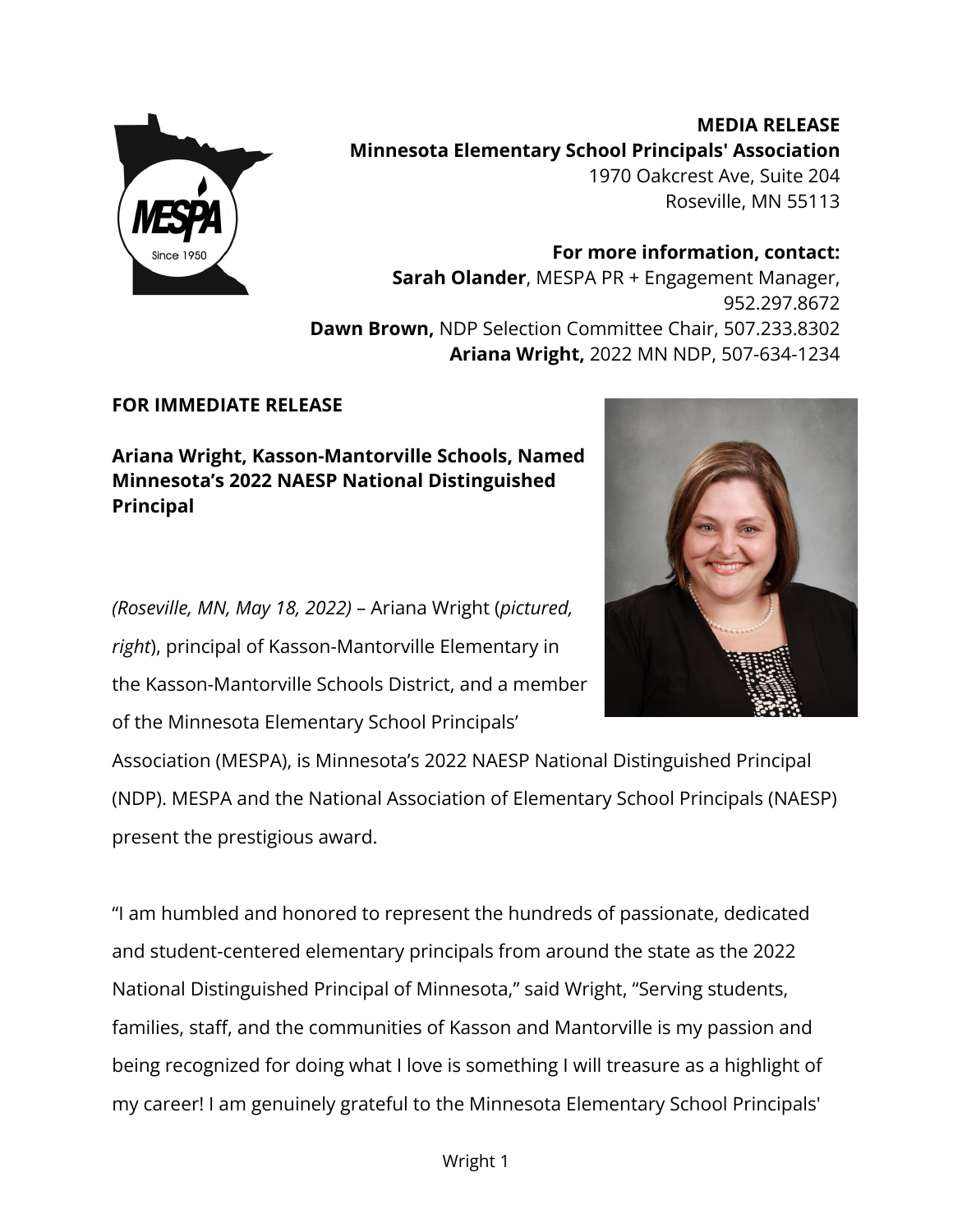Association for providing a strong foundation of support and leadership development opportunities."

Wright began her career in education in 2001 as a music teacher at the St. Michael Catholic School in St. Michael, Minnesota. In 2003 she moved to the Belle Plaine Public Schools District, where she continued to teach music until she was hired as a principal at Menahga Elementary School in 2011. Then in 2015 Wright made the move to her current position as principal of Kasson-Mantorville Elementary. She received her Bachelor of Arts in Music Education from Luther College in Decorah, Iowa; then completed her Masters in Teaching and Learning at St. Mary's University of Minnesota; and finally received a degree in Specialist Education Leadership from the University of Minnesota Mankato in 2010.

Among her greatest accomplishments as a principal, Wright is proud of building a strengths-based leadership culture at Kasson-Mantorville Elementary. "Over the past four years we have developed this culture in our school community through learning about strengths and embedding a strengths based approach into our systems," Wright said in her application, "Teacher and student agency has been a positive result of this effort." Wright emphasized that staff, not just administrators, must be part of the framework for this system to work, "To ensure positive learning conditions for students, work needs to be done to ensure positive working conditions for all staff."

When asked how she supports learners who are struggling, challenges learners who are excelling, and maintains high standards for all, Wright stated, "One of my core beliefs as a leader is that everyone deserves excellence. All students, staff,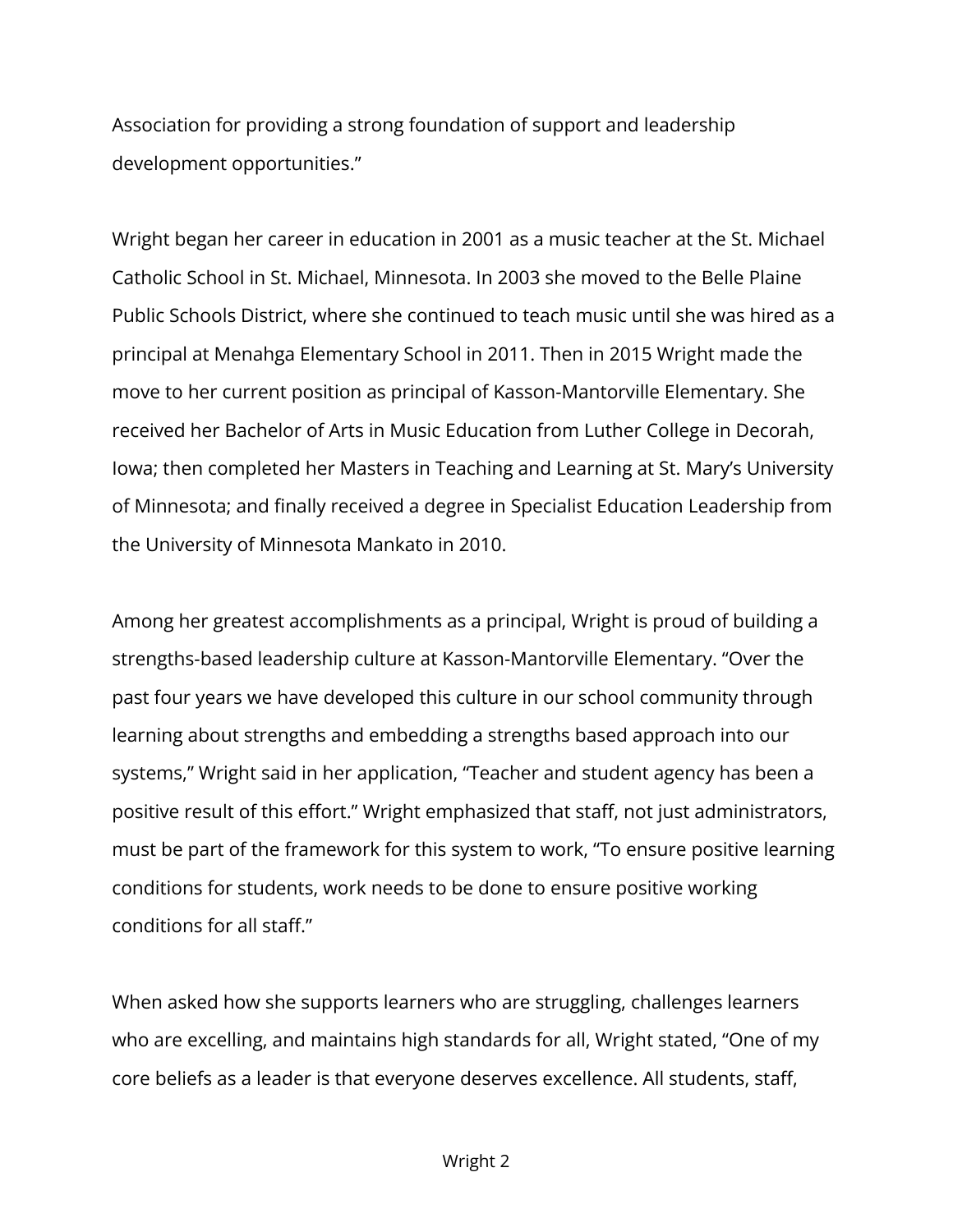parents, and our community deserve an excellent education for our children. At Kasson-Mantorville Elementary I set high expectations and do not settle for less." She explained that she focuses on actionable feedback and instructional coaching with her staff, and emphasizes compassion in her leadership, "I see the best in others and call them into their limitless potential. Seeing the best in staff and providing feedback to help them grow ensures success for all students."

Alecia Meline, a First Grade Teacher at Kasson-Mantorville Elementary, recommended Wright highly for the honor, "Mrs. Wright has many admirable leadership qualities, but most foundationally, she leads by example. She does not ask her staff to do something she would not do herself. She reaches out to families with strategies and solutions she has used with success. She knows that the mark of a good leader is building a community of good leaders. This has been built in our school by paying attention to the voices around her, sharing responsibility, recognizing compatible strengths, making a safe space for differing opinions without judgment, delegating when necessary and appropriate, being creative, being persistent, and being inexhaustibly positive with a great sense of humor. For that, she is admired."

"MESPA is very excited to have Principal Ariana Wright from Kasson-Mantorville Elementary School to be selected by her peers as the 2022 MESPA National Distinguished Principal," said MESPA Executive Director, Jon Millerhagen, "Principal Wright's energy in helping other principals is infectious. She is a true leader and has led principals at the division level in Northern and Southeastern Minnesota, in fact, she received the Southeast Division Leadership Achievement Award in 2018. Ms. Wright's leadership during the COVID-19 pandemic benefitted several schools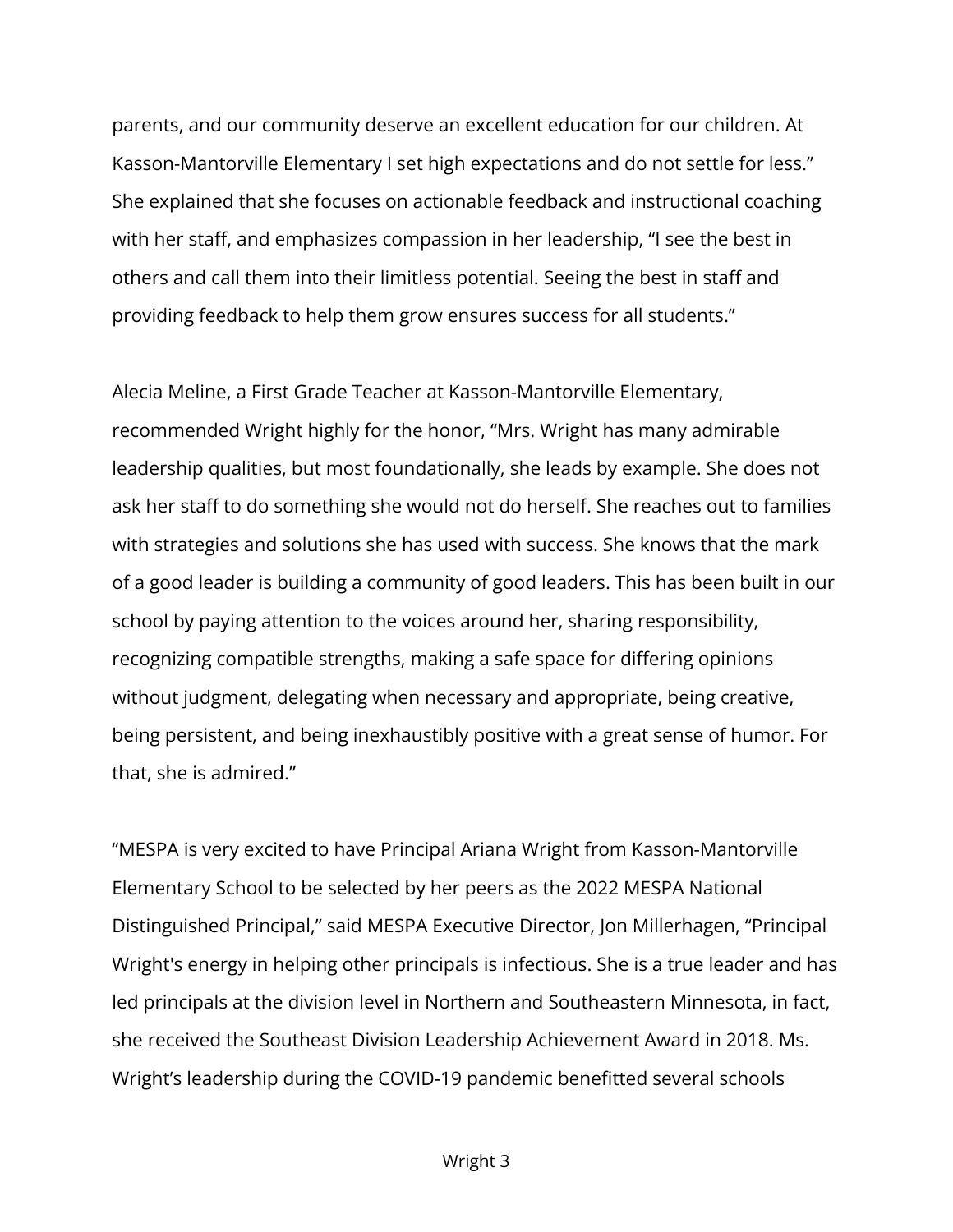throughout Southeast Minnesota when she shared her COVID Learning plans for in-person and virtual learning. Congratulations Principal Wright on receiving the 2022 NAESP National Distinguished Principal Award from Minnesota."

The National Distinguished Principal program was established in 1984 to recognize and celebrate elementary and middle-level principals who set high standards for instruction, student achievement, character, and climate for the students, families, and staff in their learning communities. Each year, NDPs represent Pre-K through grade 8 public schools from all across the country as well as principals in U.S. private schools and those from the United States Department of Defense Office of Educational Activity and the United States Department of State Office of Overseas Schools. All nominated Minnesota principals' applications were reviewed by a statewide selection committee, including representatives from each of MESPA's 12 geographical divisions; 2021 NAESP National Distinguished Principal Nancy Antoine; and selection committee chair, Dawn Brown, Minnesota's NAESP State Representative. On May 6, Wright and the other two finalists were interviewed by the committee to determine Minnesota's 2022 NAESP National Distinguished Principal.

The other finalists for this honor were: Jen Olson, principal at Humphrey and Winsted Elementary Schools, Howard Lake-Waverly-Winsted Schools, and Melanie Jiskra, principal at Aspen Academy, a public, tuition-free charter school located in Savage.

For more details on the NDP process, visit *National Distinguished Principal* under *Honors* on MESPA's website: [www.mespa.net/ndp](http://www.mespa.net/ndp)